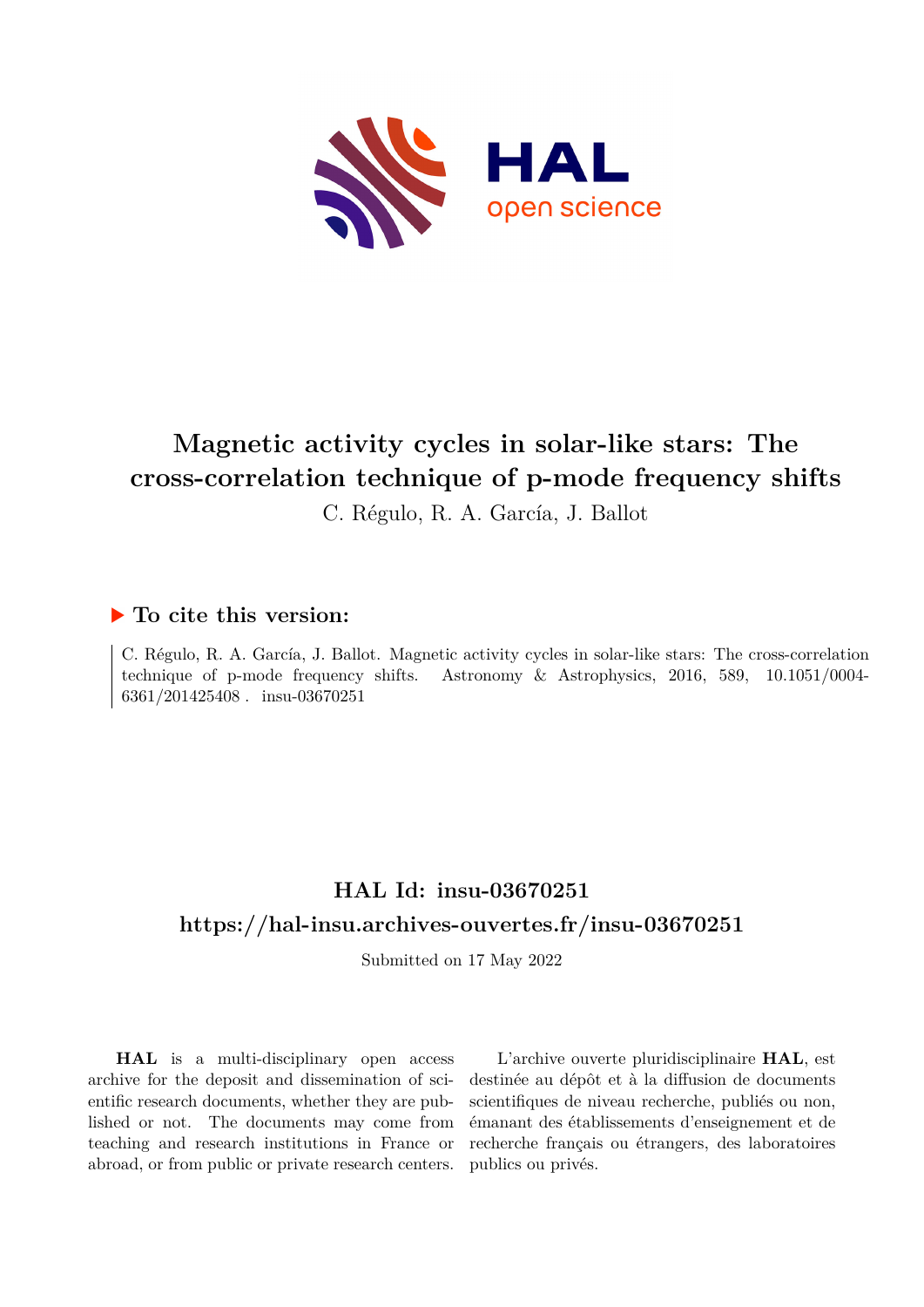## **Magnetic activity cycles in solar-like stars: The cross-correlation technique of p-mode frequency shifts**

C. Régulo<sup>1, 2</sup>, R. A. García<sup>3</sup>, and J. Ballot<sup>4, 5</sup>

1 Instituto de Astrofísica de Canarias, 38205 La Laguna, Tenerife, Spain e-mail: crr@iac.es

<sup>2</sup> Universidad de La Laguna, Dpto de Astrofísica, 38206 La Laguna, Tenerife, Spain

<sup>3</sup> Laboratoire AIM Paris-Saclay, CEA/DRF-CNRS-Université Paris Diderot, IRFU/SAp, Centre de Saclay, 91191 Gif-sur-Yvette Cedex, France

<sup>4</sup> CNRS, Institut de Recherche en Astrophysique et Planétologie, 14 avenue Édouard Belin, 31400 Toulouse, France

<sup>5</sup> Université de Toulouse, UPS-OMP, IRAP, 31400 Toulouse, France

Received 26 November 2014 / Accepted 15 March 2016

#### **ABSTRACT**

Aims. We set out to study the use of cross-correlation techniques to infer the frequency shifts that are induced by changing magnetic fields in *p*-mode frequencies and to provide a precise estimation of error bars.

Methods. This technique and the calculation of the associated errors is first tested and validated on the Sun where *p*-mode magnetic behaviour is very well known. These validation tests are performed on 6000-day time series of Sun-as-a-star observations delivered by the SoHO spacecraft. Errors of the frequency shifts are quantified through Monte Carlo simulations. The same methodology is then applied to three solar-like oscillating stars: HD 49933, observed by CoRoT, as well as KIC 3733735 and KIC 7940546, observed by *Kepler*.

Results. We first demonstrate the reliability of the error bars computed with the Monte Carlo simulations using the Sun. From the three stars analyzed, we confirm the presence of a magnetic activity cycle in HD 49933 with this methodology and we unveil the seismic signature of ongoing magnetic variations in KIC 3733735. Finally, the third star, KIC 7940546, seems to be in a quiet regime.

**Key words.** asteroseismology – stars: activity – stars: solar-type – stars: oscillations

## **1. Introduction**

The ultra-high precision photometric time series obtained with satellites such as CoRoT (Convection Rotation and planetary Transits, Baglin et al. 2006) and *Kepler* (Borucki et al. 2010) has opened a new window on the study of magnetic activity cycles in solar-like pulsating stars (e.g. Mathur et al. 2013b, 2014a,b). The active regions crossing the visible surface of a star produce a modulation in the observed light curve that provides information about the rotation rate and stellar magnetic activity (e.g. García et al. 2014). Moreover, it is even possible to detect magnetic frequency shifts of the acoustic modes along the activity cycle (García et al. 2010) as is commonly done for the Sun (e.g. Woodard & Noyes 1985; Anguera Gubau et al. 1992; Chaplin et al. 2001).

To study the temporal evolution of *p*-mode frequency shifts, it is necessary to extract reliable *p*-mode frequencies of individual modes during short periods of time, typically 30 to 60 days. This can be a big challenge in asteroseismology, especially when changes of about a few  $\mu$ Hz are expected and the signal-tonoise ratio (S/N) can be small. An alternative method consists of computing average frequency shifts by using cross-correlation techniques. This method was first successfully used in the Sun with single site observations (e.g. Pallé et al. 1989). With the arrival of long time series of hundreds of solar-like stars from space missions, the cross-correlation method may help us again in the study of magnetic activity cycles. Thanks to this technique, obtaining frequencies of individual *p*-modes in short time series, which requires high S/N, is not needed. Instead, the crosscorrelation of the full (or part) *p*-mode power excess (the frequency range in which the power of the modes is found) of each subseries and a reference spectrum can be computed, which provides the average shift of the acoustic modes during the analyzed time span.

A problem in the use of the cross-correlation methods could be the way in which the individual uncertainties are computed. In previous works in which this technique has been used, these uncertainties were obtained as the statistical error of the fit of a Gaussian function to the cross-correlation profile (e.g. Pallé et al. 1989; García et al. 2010; Mathur et al. 2013b). This fit is the way to determine the average frequency shift between two different periods of time. These errors underestimate total errors since systematic and model errors are neglected. To better quantify the errors, in the present work we propose using a Monte Carlo simulation. We analyze the limit of the methodology using 6000 days of solar data obtained with the blue channel of the solar photometer of VIRGO instrument (Fröhlich et al. 1995) onboard the SoHO spacecraft (Domingo et al. 1995).

This method is applied to three solar-like stars: one from CoRoT, HD 49933, and two from *Kepler*, KIC 3733735 and KIC 7940546. It is well known that the first two stars have ongoing magnetic cycles (García et al. 2010; Mathur et al. 2014a), while the third star, KIC 7940546, does not show any significant variation in the light curve, which could be a consequence of a low inclination angle or because the star is in a quiet magnetic state.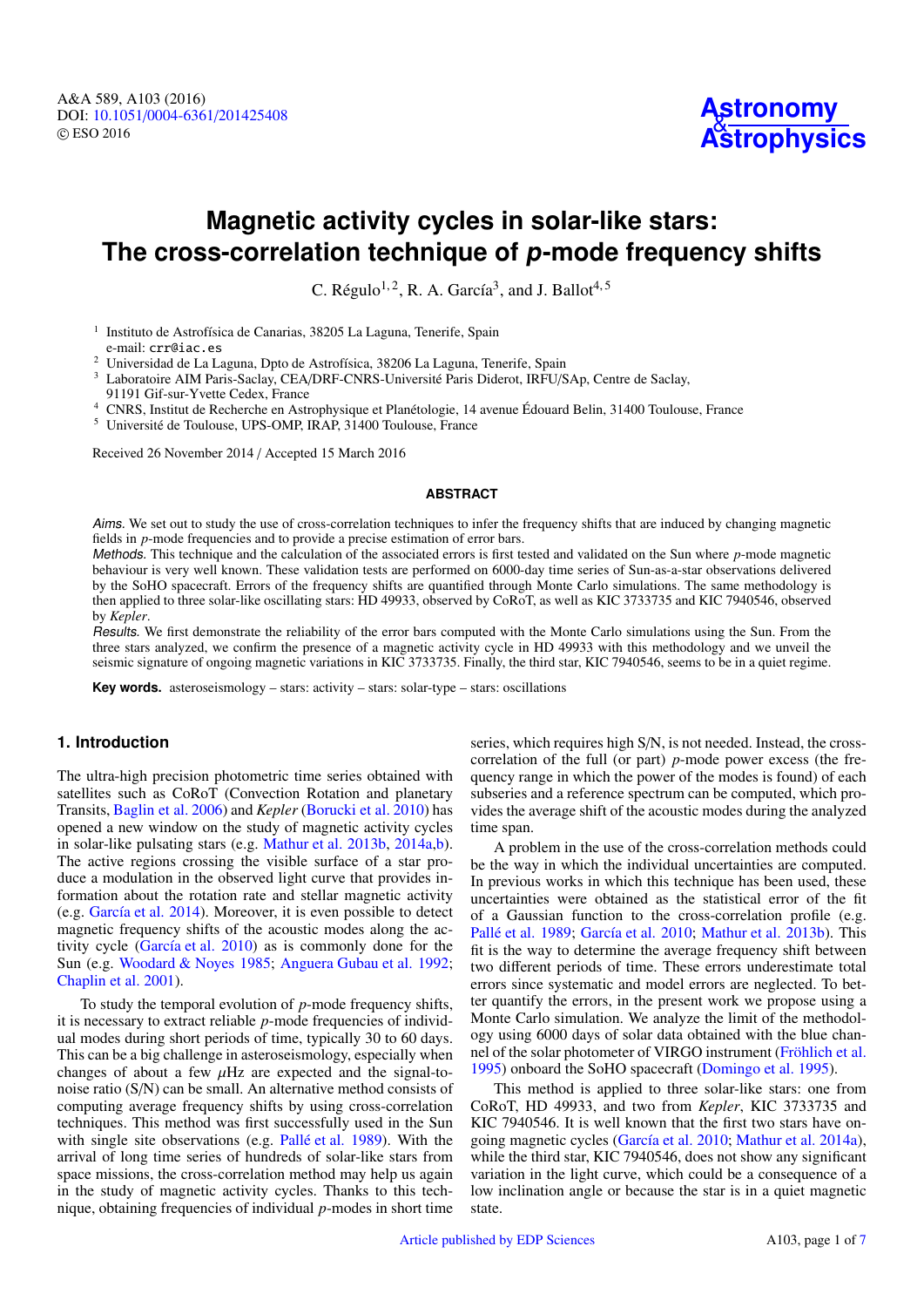The structure of the paper is as follows. In Sect. 2 we explain the methodology used. In Sect. 3, the method is validated using 6000-day timed series of Sun-as-a-star observation. In Sect. 4, three solar-like stars, one from CoRoT and two from the *Kepler* satellite are analyzed. The last section is devoted to a discussion and conclusions.

## **2. Method**

We use the cross-correlation technique to measure *p*-mode frequency shifts. For this method, we first divide the whole light curve of the analyzed stars into shorter subseries that can overlap, or not. The size of each chunk depends on the overall length of the observations, the quality of the data, and the length of the activity cycle we want to investigate. According to these restrictions, we used series between 30 and 180 days for the three analyzed solar-like stars. For the Sun, we use longer subseries – up to a year – because we have more than 16 yr of observations and because the solar magnetic cycle is long (eleven years on average from maximum to maximum). The power spectrum of each subseries is computed.

Next, each power spectrum is cross-correlated with a reference spectrum defined as the average of all the individual spectra. The profile of the cross-correlation function almost has a Gaussian shape. Therefore, a Gaussian function is fitted to each cross-correlation function. The position of the maximum is considered as the average shift of the *p*-mode frequencies that are present in the range of the spectrum used in the analysis.

To obtain the error bars of the cross-correlation analysis we follow the following steps:

- 1 At high frequencies, well above the *p*-mode region, where the spectrum is dominated by the photon noise, the standard deviation of this noise is obtained for both spectra, one being the reference one and the other the target.
- 2 The absolute difference between the standard deviations of the target spectrum and the reference one is added to the latter to have both spectrum with the same noise level.
- 3 The reference spectrum with the new level of white noise is shifted by the computed shift (if any).
- 4 We produce 100 simulated power spectra by multiplying the reference shifted spectrum by a random noise distribution following a  $\chi^2$  with 2 degrees of freedom.<br>Each of these simulated spectra is cross-
- 5 Each of these simulated spectra is cross-correlated with its original reference to obtain a new frequency shift.
- 6 The standard deviation of all the obtained displacements of the simulated spectra, with respect to the real one, is considered the error of the measure.

We verified that the results are unbiased by comparing the mean extracted values to the expected one. We have also verified that using an averaged spectrum as a reference spectrum does not introduce significant biases. Moreover, we checked that a higher number of simulated realizations (e.g. 500 or 1000) does not change the final result. Therefore, we decided to use 100 realizations to reduce the computation time.

## **3. Validation: application to the Sun**

To study the behaviour and the limits of the cross-correlation analysis as well as the error estimation, we use the Sun as a reference. Time series of 6000 days cadenced at 60 s – from April 11 1996 to September 14 2012 – are used in this analysis, which



[Fig. 1.](http://dexter.edpsciences.org/applet.php?DOI=10.1051/0004-6361/201425408&pdf_id=1) Frequency shifts along the solar cycle, using subseries of 60 (open triangles) and 365 days (full circles). The error bars were obtained using Monte Carlo simulations following the methodology described in this work. Starting on April 11 1996.

almost covers one and half solar magnetic cycles. Solar observations were obtained by the blue channel of the Sun photometers of the VIRGO instrument, onboard the SoHO spacecraft. With these observations we study the behaviour of the method attending the range of *p*-mode frequencies used, the length of the subseries, the influence of a pre-smooth of the spectra, the S/N, and the width of the modes. To do so, we divided the time series into independent subseries (without any overlap) of 30, 60, 90, 120, 180, 240, 300, and 365 days. An example of the resultant frequency shifts, using 60 and 365 days subseries, is shown in Fig. 1.

As a first step, we checked that the computation of the errors is unbiased by calculating a histogram of the difference between the expected shift ( $v_{exp}$ ) and the measured shifts ( $v_{med}$ ) in the Monte Carlo simulations. This was done for series of 365 days and the results are shown in Fig. 2 for 100, 500, and 1000 realizations. As expected from an unbiased computation, the histograms are well fitted by a Gaussian profile that is centred in zero. In our case, the small deviation from zero that the Gaussian profiles show is 0.003  $\mu$ Hz, inside the dispersion of 0.005  $\mu$ Hz that was obtained from the errors associated with the frequency shifts, which were calculated from the series of 365 days.

To verify that using an averaged spectrum as a reference spectrum is not introducing significant biases, we create a synthetic limit spectrum that mimes the solar spectra observed by VIRGO within the range  $2000-4000 \mu$ Hz. This includes a background and modes of degree  $l = 0$  to 3. We consider two spectral resolutions that correspond to 60-day- and 365-day-long observations. For each resolution, we generate 100 synthetic observations by multiplying the limit spectrum by a random noise distribution following a  $\chi^2$  with 2 degrees of freedom. Then, we consider sequences of 100 50 20 10 5 or even 2 independent consider sequences of 100, 50, 20, 10, 5, or even 2 independent observations. Each sequence is analyzed with the previously described technique (measurement of the shift – expected to be zero – and of the error bar). We compare the results obtained by directly using the limit spectrum as a reference instead of an average spectrum. We did not see any significant difference. Only when the number of spectra in the sequence is small (2 or 5) do we see two marginal effects: a slight bias of the determined shift towards zero and a slight increase of the estimated error bars. However, these effects are weak compared to the errors themselves.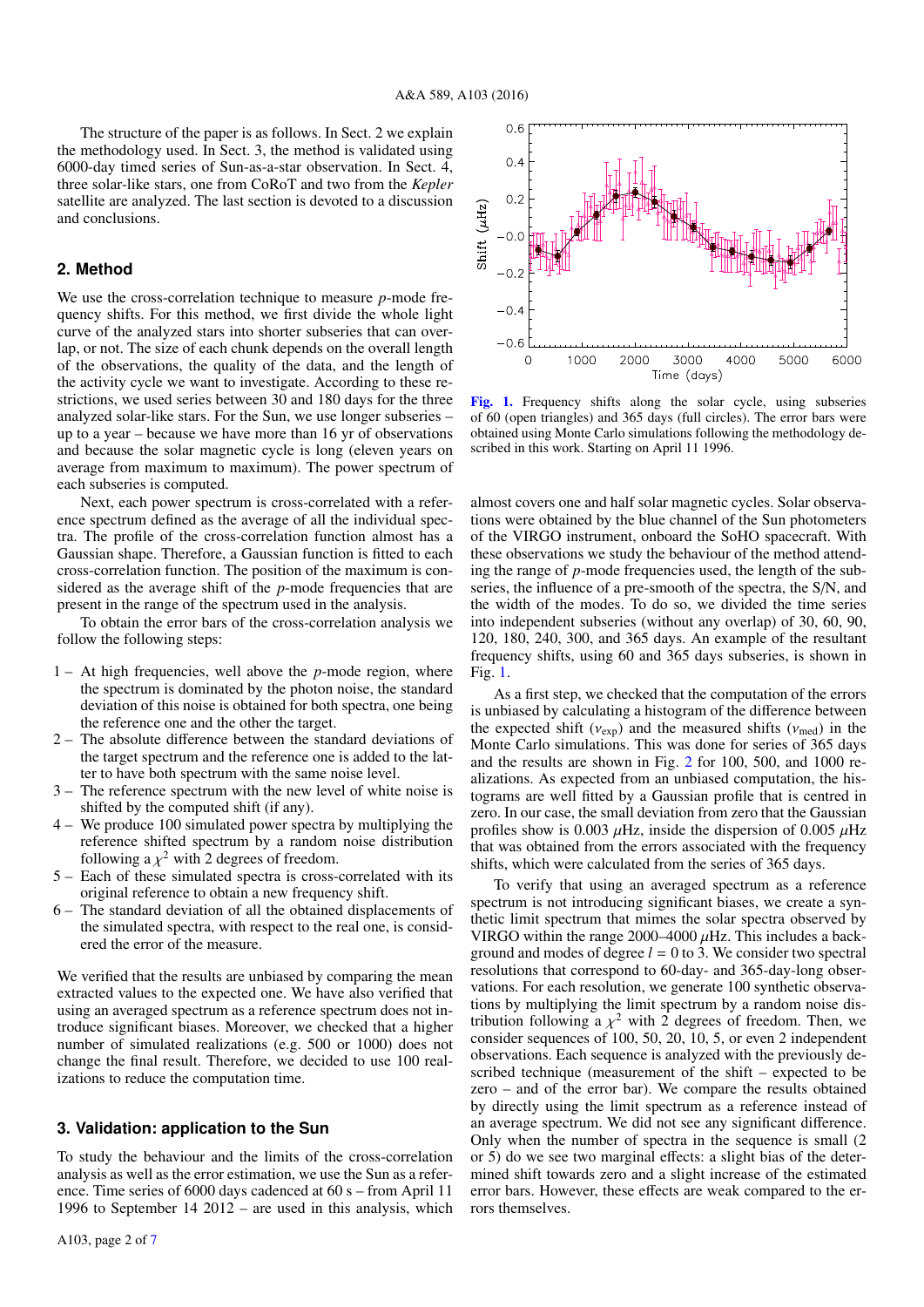

[Fig. 2.](http://dexter.edpsciences.org/applet.php?DOI=10.1051/0004-6361/201425408&pdf_id=2) Histogram with fitted Gaussian profiles of the differences between the expected and the measured shifts in the Monte Carlo simulation for 100, 500 and 1000 realizations. Series of 365 days are used.



[Fig. 3.](http://dexter.edpsciences.org/applet.php?DOI=10.1051/0004-6361/201425408&pdf_id=3) Mean errors and associated dispersions ( $\sigma$ <sub>error</sub>) of the frequency shifts as a function of the length of the subseries.

After that, we start to analyze the behaviour of the computed errors that depend on the length of the subseries, following the method explained in the previous section. In Fig. 3, we show the average errors and their dispersions ( $\sigma$ <sub>error</sub>) as a function of the length of the subseries. The frequency shifts were computed using a range of  $\pm 600 \mu$ Hz centered at 3000  $\mu$ Hz and without smoothing the spectra. The errors decrease with the increase of the length of subseries *T*. It varies as  $T^{-0.65 \pm 0.14}$ , which is almost compatible with a squared-root decay.

We use this range of  $\pm 600 \mu$ Hz because it is a good compromise between the size and dispersion of the obtained errors, as can be seen in Fig. 4. Indeed, different ranges of *p*-modes centred at 3000  $\mu$ Hz: ±200, 400, 600, 800, 1000, and 1200  $\mu$ Hz were compared. Two sets of results were plotted. Triangles correspond to the results obtained when white noise is added to the time series to reproduce noisy data with a S/N that is three times lower than the original  $(S/N = 1.1)$ . The S/N is estimated as the mean value of the ratio between the mode amplitude in the power spectra and the fitted background in the analyzed range. Circles correspond to the original signal  $(S/N = 3.3)$ . Although the results are quite similar, smaller errors were obtained when a range of  $\pm 600 \mu$ Hz around the central frequency of 3000  $\mu$ Hz is used.



[Fig. 4.](http://dexter.edpsciences.org/applet.php?DOI=10.1051/0004-6361/201425408&pdf_id=4) Average errors and associated dispersions of the frequency shifts using series of 365 days and different ranges of *p*-modes. Triangles correspond to time series with an  $S/N = 1.1$ , while circles correspond to the nominal VIRGO/SPM observations  $(S/N = 3.3)$ . In this later case the average errors were multiplied by 7 to adjust the scale.



[Fig. 5.](http://dexter.edpsciences.org/applet.php?DOI=10.1051/0004-6361/201425408&pdf_id=5) Average errors and dispersions of the frequency shifts as a function of the smooth factor of the power spectrum for series of 365 days (black) and 180 days (pink) using a range of  $\pm 600 \mu$ Hz centred at  $3000 \mu$ Hz. Same symbol code as in Fig. 4 for circles and triangles. The results from the original series (without noise added) have been connected by dashed lines.

The next step is to analyze the behaviour of the errors when the spectra are smoothed before computing the cross correlation. In Fig. 5, we plot the mean errors and their dispersions for series of 365 and 180 days using  $\pm 600 \mu$ Hz centred in 3000  $\mu$ Hz, but with different levels of smoothness. The number of points used for the smoothing are: 65, 125, 191, 251, and 315, corresponding approximately with a length of: 2, 4, 6, 8, and 10  $\mu$ Hz. Smaller errors and dispersions are obtained when smoothing factors of 65 or 125 points are applied, corresponding to smoothing windows of 2 or 4  $\mu$ Hz, which depends on the amount of noise of the time series. Once again, triangles correspond to noisy data  $(S/N =$ 1.1) and circles to the original time series  $(S/N = 3.3)$ . The series of 365 days are plotted in black and the series of 180 days in pink. We emphasize that increased smoothing degrades the results, probably because it smears out the spectra too much, thus attenuating the effect of searched shifts.

To study the behaviour of the cross-correlation technique with different levels of noise and different *p*-mode widths, the mean spectrum of 365 days has been fitted to obtain the width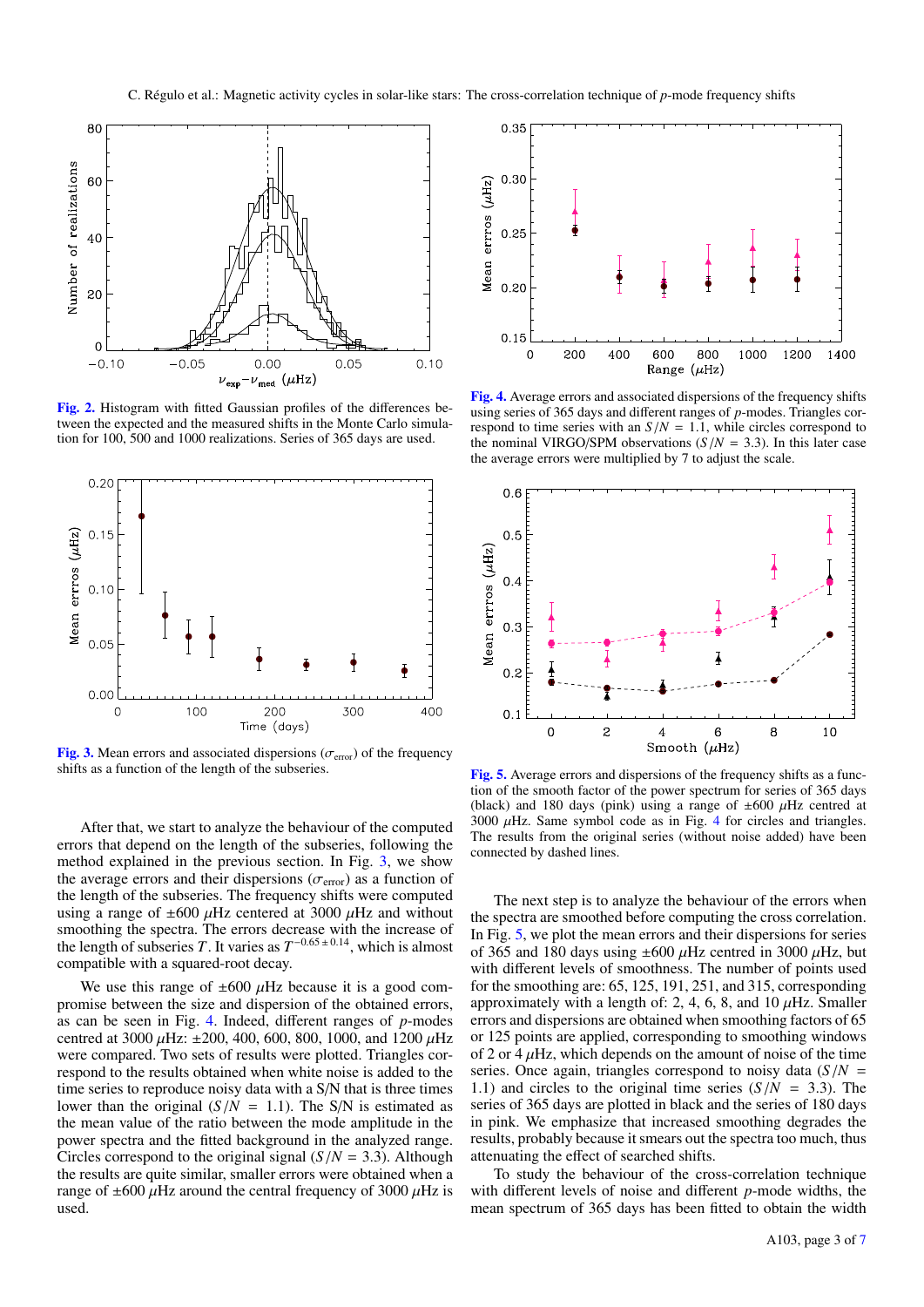

[Fig. 6.](http://dexter.edpsciences.org/applet.php?DOI=10.1051/0004-6361/201425408&pdf_id=6) Solar *p*-mode widths as a function of frequency.

Table 1. Obtained frequency shifts for two different computed regions and smoothing factors (no smooth, s0, and a smooth window of 65 points, s65).

| Range     |       |       |       | Shift $(s0)$ Error $(s0)$ Shift $(s65)$ Error $(s65)$ |
|-----------|-------|-------|-------|-------------------------------------------------------|
| 2100–2900 | 0.209 | 0.032 | 0.235 | 0.035                                                 |
| 3300-4100 | 0.540 | 0.054 | 0.553 | 0.053                                                 |

Notes. The printed shift is the peak-to-peak value obtained in the crosscorrelation analysis and the error is the mean value of the obtained errors. All quantities are in  $\mu$ Hz.

of the individual *p*-modes and the S/N of the spectrum. The fit was done in a global way using a maximum likelihood estimator (e.g. Appourchaux et al. 2008), where the same width is used for each group of one  $l = 0, 1$ , and 2 modes. The so-called noise background (e.g. Mathur et al. 2011) was modelled with three components: a flat white noise component dominating the highfrequency part of the spectrum, a power law at low frequency, and one Harvey component (Harvey 1985) to take into account the granulation contribution. This noisy background is fitted first and then fixed when the *p*-modes are fitted as is usually done in asteroseismology (e.g. Appourchaux et al. 2012; Mathur et al. 2013a). The errors in the fitted parameters were obtained from the Hessian matrix.

The resulting mode widths as a function of frequency are shown in Fig. 6. The spectrum has *p*-modes with widths less than 1  $\mu$ Hz below 3000  $\mu$ Hz and wider than 2  $\mu$ Hz above 3300  $\mu$ Hz.

We computed the cross-correlation for the spectra of 365 days in two different ranges, from 2100 to 2900  $\mu$ Hz and from 3300 to 4100  $\mu$ Hz without smoothing and with a smoothing of  $2 \mu$ Hz (65 points). In these two ranges the mean S/N is 2.0 for the first range and 2.9 for the second.

As is well known (e.g. Salabert et al. 2004), the frequency shift is higher for the Sun at high frequencies. At the same time, the S/N is better at high frequencies. However, when the mean values of the errors are obtained for both ranges, see Table 1, the errors are ∼60% higher at high frequencies. This can only be attributed to the higher width of the modes at high frequencies because the height of the modes are similar in both regions. In the range where the width of the *p*-modes increase, we analyzed the errors obtained in the computation of the frequency shifts for series of 365 days with no smoothing and centred at 3200, 3500 and 3800  $\mu$ Hz in a range of  $\pm 300 \mu$ Hz. The result is shown in Fig. 7. The errors increase with the mode width  $\Gamma$  as



[Fig. 7.](http://dexter.edpsciences.org/applet.php?DOI=10.1051/0004-6361/201425408&pdf_id=7) Errors in the frequency shifts and associated dispersions as a function of the *p*-mode widths for series of 365 days with no smoothing. and centred at 3200, 3500, and 3800  $\mu$ Hz in a range of  $\pm 300 \mu$ Hz.



[Fig. 8.](http://dexter.edpsciences.org/applet.php?DOI=10.1051/0004-6361/201425408&pdf_id=8) Average frequency shift errors against the S/N. The range used for the calculation is from 2400 to 3600  $\mu$ Hz and no smoothing has been applied. Circles correspond to series of 365 days and triangles to series of 180 days.

 $\Gamma^{0.7\pm0.1}$ . We expect that the variation goes as  $\Gamma^{0.5}$ , following a similar argument to Libbrecht (1992). Nevertheless, we need to be cautious for two reasons. First, we must keep in mind that we only get three points, which is a small number to derive a fine quantitative law. Second, the squared-root dependency is only a lower limit of the errors.

To study the influence of S/N on the cross-correlation analysis, we have added different levels of normal white noise to the origianl VIRGO/SPM time series of 6000 days. The crosscorrelation was computed as being between 2400 and 3600  $\mu$ Hz and no smoothing was applied. Results are shown in Fig. 8. The errors drop drastically with the increase of S/N until reaching  $S/N = 2$ . For higher S/N, the reduction is very small.

### **4. Application to solar-like stars**

### 4.1. The CoRoT target HD 49933

HD 49933 is an F5 main-sequence star observed twice by CoRoT, with a first run of 60 days in 2007 and a second of 137 days in 2008. The light curves were obtained with a cadence of 32 s. This star is hotter than the Sun, with an effective temperature of around 6700 K, an estimated mass of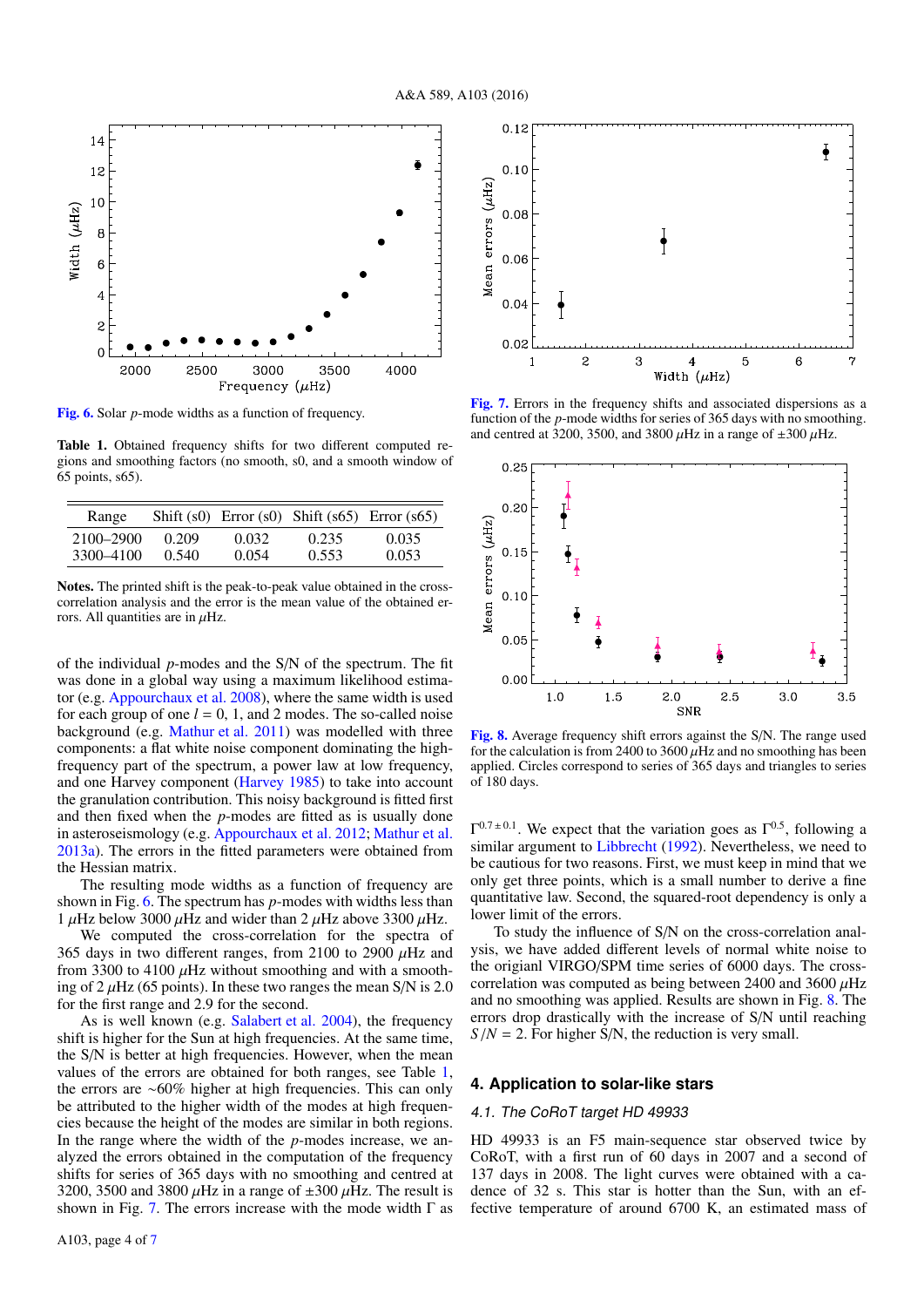

[Fig. 9.](http://dexter.edpsciences.org/applet.php?DOI=10.1051/0004-6361/201425408&pdf_id=9) Frequency shifts obtained for HD 49933 computed with subseries of 30 days (triangles) and 60 days (circles) shifted every 15 days. The region used is centred at  $v_{\text{max}} = 1850 \,\mu\text{Hz}$  with a range of  $\pm 400 \,\mu\text{Hz}$ and a smoothing factor of 11 points.

Table 2. Average errors obtained in the analysis of the 60-day subseries covering different frequency ranges for HD 49933.

| Range     | Mean error | $\sigma_{\text{error}}$ |
|-----------|------------|-------------------------|
| $\pm 200$ | 0.270      | 0.002                   |
| $\pm 300$ | 0.258      | 0.019                   |
| ±400      | 0.215      | 0.011                   |
| $\pm 500$ | 0.222      | 0.006                   |
| $\pm 600$ | 0.233      | 0.037                   |

Notes. The cross-correlated spectra were smoothed using 11 points. All units are in  $\mu$ Hz.

1.3 solar mass, and an estimated radius of 1.34 solar radius. This star has been widely analyzed (e.g. Appourchaux et al. 2008; Benomar et al. 2009; Kallinger et al. 2010), and it was also the first star, apart from the Sun, where asteroseismic measurements of global changes in the frequencies of their acoustic modes were reported (García et al. 2010; Salabert et al. 2011), confirming the development of an ongoing stellar magnetic activity cycle.

In this work, we use the series of 137 days long to analyze the behaviour of the errors of the cross-correlation signal using Monte Carlo simulations. In particular, we have used series of 30 and 60 days shifted every 15 days. The reference spectrum is the average spectrum obtained from independent series, i.e. four spectra are used in the case of 30-day long subseries, while only two subseries are averaged when the length of the subseries is 60 days. The power spectrum of each subseries is centred at  $v_{\text{max}} = 1850 \mu \text{Hz}$  (the frequency of maximum power), and we study different frequency ranges, as well as smoothing factors. The number of points used to smooth the spectrum are 11, 21, and 41, corresponding to smoothing windows of 2, 4, and  $8 \mu$ Hz in the case of the subseries of 60 days. We note that the smaller errors are obtained with the 11-point smoothing factor.

A summary of the results obtained for the different ranges using subseries of 60 days' length with an 11-point smoothing factor is shown in Table 2. Using the range of  $\pm 400 \mu$ Hz around  $v_{\text{max}}$ , we obtain the smallest errors in the computed frequency shifts.

The temporal evolution of the frequency shifts of HD 49933 is shown in Fig. 9 for series of 30 and 60 days centred in  $v_{\text{max}}$  = 1850  $\mu$ Hz with a range of  $\pm 400 \mu$ Hz and a smoothing

Table 3. S/N and mean width in the analyzed range, for all the analyzed stars.

| Star        | S /N | Mean width $(\mu Hz)$ |
|-------------|------|-----------------------|
| Sun         | 3.3  | 1.6                   |
| HD 49933    | 2.1  | 6.3                   |
| KIC 3733735 | 1.7  | 8.9                   |
| KIC 7940546 | 3 O  | 35                    |

factor of 11 points. These results are well in agreement with those obtained by García et al. (2010).

For this star, the width of the *p*-modes is between 3 and 11  $\mu$ Hz (Benomar et al. 2009). In the range of  $\pm 400 \mu$ Hz around  $v_{\text{max}}$ , the average *p*-mode width is 6.3  $\mu$ Hz, and the S/N for the 60-day average spectrum is 2.1, see Table 3.

As we expected from the width of the acoustic modes and the level of noise, the computed errors are quite big. The use of 60-day subseries produces smaller errors. However, when longer subseries are used, the resultant maximum frequency shift is reduced owing to the short period of magnetic activity cycle of the star and the short amount of data available (137 days). Indeed the maximum frequency shifts are  $1.12 \pm 0.32 \mu$ Hz and  $0.43 \pm 0.21 \mu$ Hz, respectively, for the calculation using 30- and 60-day subseries.

### 4.2. The Kepler targets KIC 3733735 and KIC 7940546

KIC 3733735 is also an F5 main-sequence star, observed by *Kepler* in short cadence (58.85 s, Gilliland et al. 2010; García et al. 2011) along 1114 days. A seismic study was performed by Appourchaux et al. (2012), and its magnetic activity was analyzed by Mathur et al. (2014a), where a cycle-like behaviour was detected from the study of the temporal evolution of the light curve. KIC 3733735 has a T<sub>eff</sub> around 6700 K, a radius of 1.66 solar radius, and a mass of 1.95 solar masses (Mathur et al. 2012). The acoustic modes of this star are wider than the modes of the previous analyzed CoRoT star, from 4 to 14  $\mu$ Hz (Appourchaux et al. 2014). Thus, the mean linewidth is 8.9  $\mu$ Hz in the range 1650–2250  $\mu$ Hz.

In Fig. 10, we show the computed frequency shifts using subseries of 180 days shifted every 60 days. Each spectrum is centred in  $v_{\text{max}} = 1950 \mu \text{Hz}$ , with a range of  $\pm 300 \mu \text{Hz}$  and smoothed by 31 points, corresponding to a smoothing window of  $2 \mu$ Hz (black curve). The reference spectrum is the mean of the independent spectra. This combination of parameters produces the smallest errors. The S/N of the mean 180-day spectrum in the selected range of *p*-modes is 1.7.

As the level of noise and the width of the modes is something that we cannot change in the observations, we can only check the effects of changing the length of the subseries, the *p*-mode range, and the smoothing factor. Similar to the solar case, the length of the series is the dominant factor, producing a bigger change in the computed errors.

For this star, and using the optimal configuration of a range of  $\pm 300 \mu$ Hz and a smoothing of 31 points, series of 30, 60, 90, and 180 days have been computed and the obtained mean errors from the cross-correlation with their associated dispersions are shown in Table 4. The errors decrease with the length of the subseries, which is similar to the solar case.

In Fig. 10, superimposed on the computed frequency shift, is the time evolution of the photospheric activity proxy  $(S_{ph}$ , Mathur et al. 2014b) obtained from the long cadence *Kepler* data shown in the bottom panel of Fig. 1 by Mathur et al. (2014a). We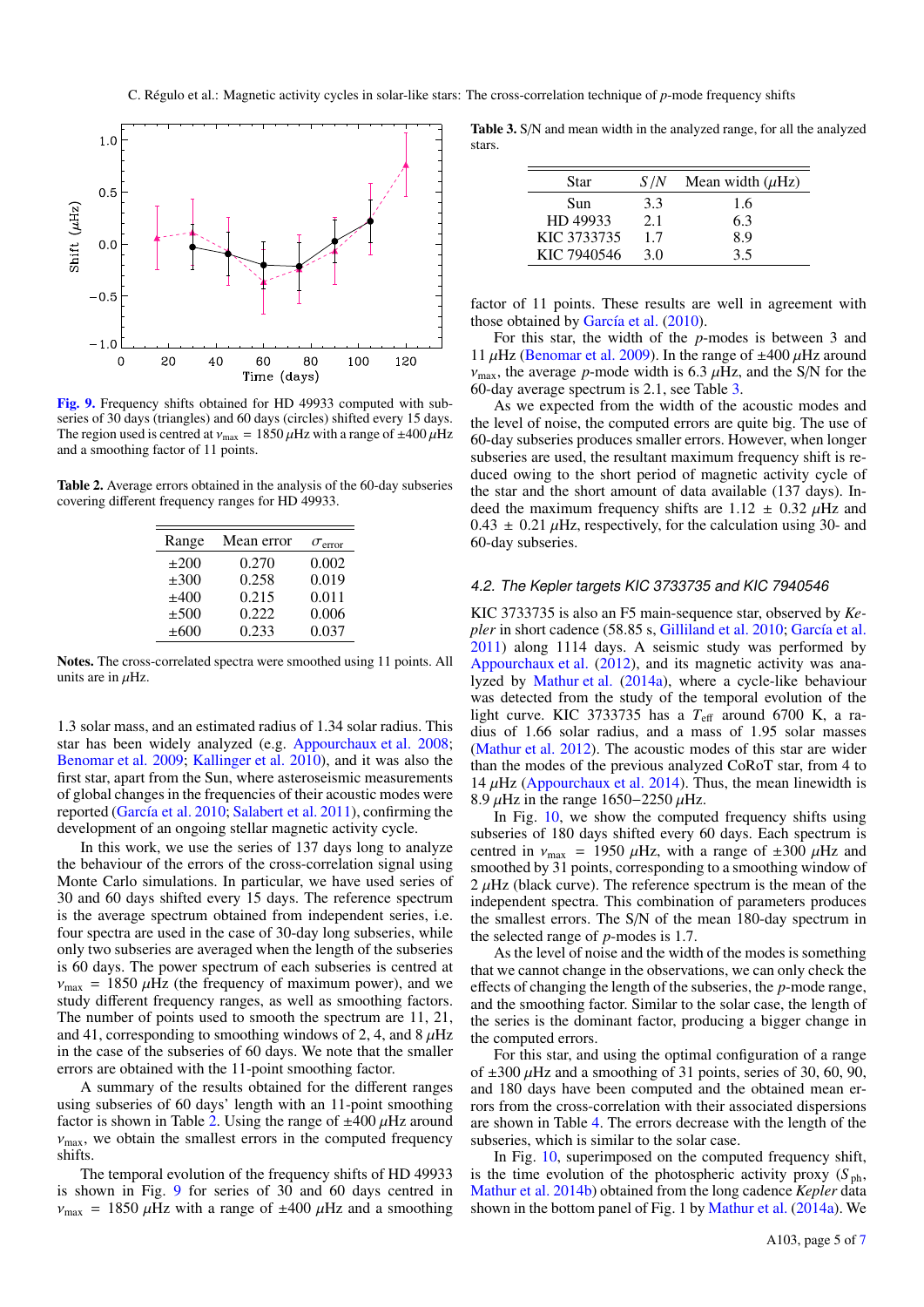

[Fig. 10.](http://dexter.edpsciences.org/applet.php?DOI=10.1051/0004-6361/201425408&pdf_id=10) Frequency shifts of KIC 3733735 calculated using 180-day subseries shifted every 60 days.The points obtained from independent spectra are shown as full black circles. The power spectrum is centred at a  $v_{\text{max}}$  = 1950  $\mu$ Hz with a range of  $\pm 300 \mu$ Hz and a smoothing of 31 points. The mean spectra used as the reference for the crosscorrelation are generated with independent spectra. The pink curve is the  $S_{\text{ph}}$  computed by Mathur et al. (2014a). The pink triangles are the integration of the  $S_{\text{ph}}$  to the same 180-d ranges as the frequency shifts.

Table 4. Mean errors of the frequency shifts of KIC 3733735 and associated errors for series of 30, 60, 90, and 180 days.

| Days | Mean error $(\mu Hz)$ | $\sigma_{\text{error}}(\mu \text{Hz})$ |
|------|-----------------------|----------------------------------------|
| 30   | 1.099                 | 0.063                                  |
| 60   | 0.669                 | 0.029                                  |
| 90   | 0.476                 | 0.023                                  |
| 180  | 0.278                 | 0.017                                  |

have integrated these values to the same 180 days as in the frequency shifts (pink triangles) for the independent series, that are shown as black full circles in the frequency shift plot. The error bars of these points correspond to the dispersion of  $S_{ph}$  in each 180-d segment. Comparing both proxies of the activity, we see that they are compatible inside the error bars, but we observe a lag of about 120 days between the two. Several authors (e.g. Jain et al. 2009; Salabert et al. 2009, 2015) have already discussed the possibility that there could be a time lag between the manifestation of the magnetism in the photosphere and the perturbation in the frequency of the acoustic modes.

KIC 7940546 is the second *Kepler* star that we have analyzed. It is also an F main-sequence star with a  $T_{\text{eff}}$  around 6350 K, a radius of 1.95 solar radius, and a mass of 1.41 solar mass. Its surface magnetic activity was also studied by Mathur et al. (2014a), and it was one of the less active stars in their sample.

KIC 7940546 was observed in short cadence along 928 days. Spectra from series of 30, 60, 90, and 180 days were produced to obtain the frequency shifts in a range of  $\pm 400 \mu$ Hz around  $v_{\text{max}} = 1080 \,\mu \text{Hz}$ . In Table 5, the average errors in the frequency shifts and their dispersions obtained from the different subseries' lengths are shown. We note that the mean errors are very small compared with those obtained for KIC 3733735 (see Table 4) and they are comparable with the solar ones, (see Fig. 3).

The seismic study of this star has not yet been performed. Therefore, we did a similar global analysis to the one described for the Sun. We found a mean width of the *p*-modes of  $3.5 \mu$ Hz



[Fig. 11.](http://dexter.edpsciences.org/applet.php?DOI=10.1051/0004-6361/201425408&pdf_id=11) Frequency shifts of KIC 7940546 calculated using independent 60-day subseries centred in  $v_{\text{max}} = 1080 \,\mu\text{Hz}$  and with a range of  $\pm$ 400  $\mu$ Hz (triangles), and using 180-day subseries shifted 60 days (circles). The reference spectra is the average of the independent subseries. In both cases the spectra have not been smoothed.

Table 5. Mean errors for KIC7940546 frequency-shift with their dispersion ( $\sigma$ ) for series of 30, 60, 90, and 180 days.

| Days | Mean error $(\mu Hz)$ | $\sigma_{\rm error}$ ( $\mu$ Hz) |
|------|-----------------------|----------------------------------|
| 30   | 0.195                 | 0.027                            |
| 60   | 0.157                 | 0.023                            |
| 90   | 0.112                 | 0.011                            |
| 180  | 0.074                 | 0.004                            |

Notes. The used range in the spectra is  $\pm 400 \mu$ Hz  $v_{\text{max}}$ . No smoothing was aplied to the spectra.

and a very good S/N of 3.0. From these values, we thus expect small errors.

In Fig. 11, we plot the obtained frequency shifts for the independent subseries of 60 days and for the subseries of 180 days shifted every 60 days. As for the previous stars, the reference spectrum for the calculation of the cross-correlation is the mean spectrum obtained from independent subseries of data. As we expect from the magnetic analysis performed by Mathur et al. (2014a), this star does not show any frequency shifts during the whole observation time.

### **5. Discussion and conclusion**

The cross-correlation technique is a simple, fast, and nondemanding method to implement to unveil the possible existence of ongoing stellar magnetic activity cycles. This is particularly interesting when studying hundreds to thousands stars with the present and future space instruments, because we can avoid the process of fitting the individual *p*-modes of a huge number of stars, and this for every subseries.

As the significance of the solution depends on calculated errors, in the present paper we derive a method to properly compute the errors of the frequency shifts using Monte Carlo simulations. We have first tested the methodology using the Sun and then with three well-known solar-like stars that were observed with CoRoT and *Kepler*.

We have found that the errors fall following a power law with the length of the series and with the S/N, while they increase with the width of the *p*-modes.